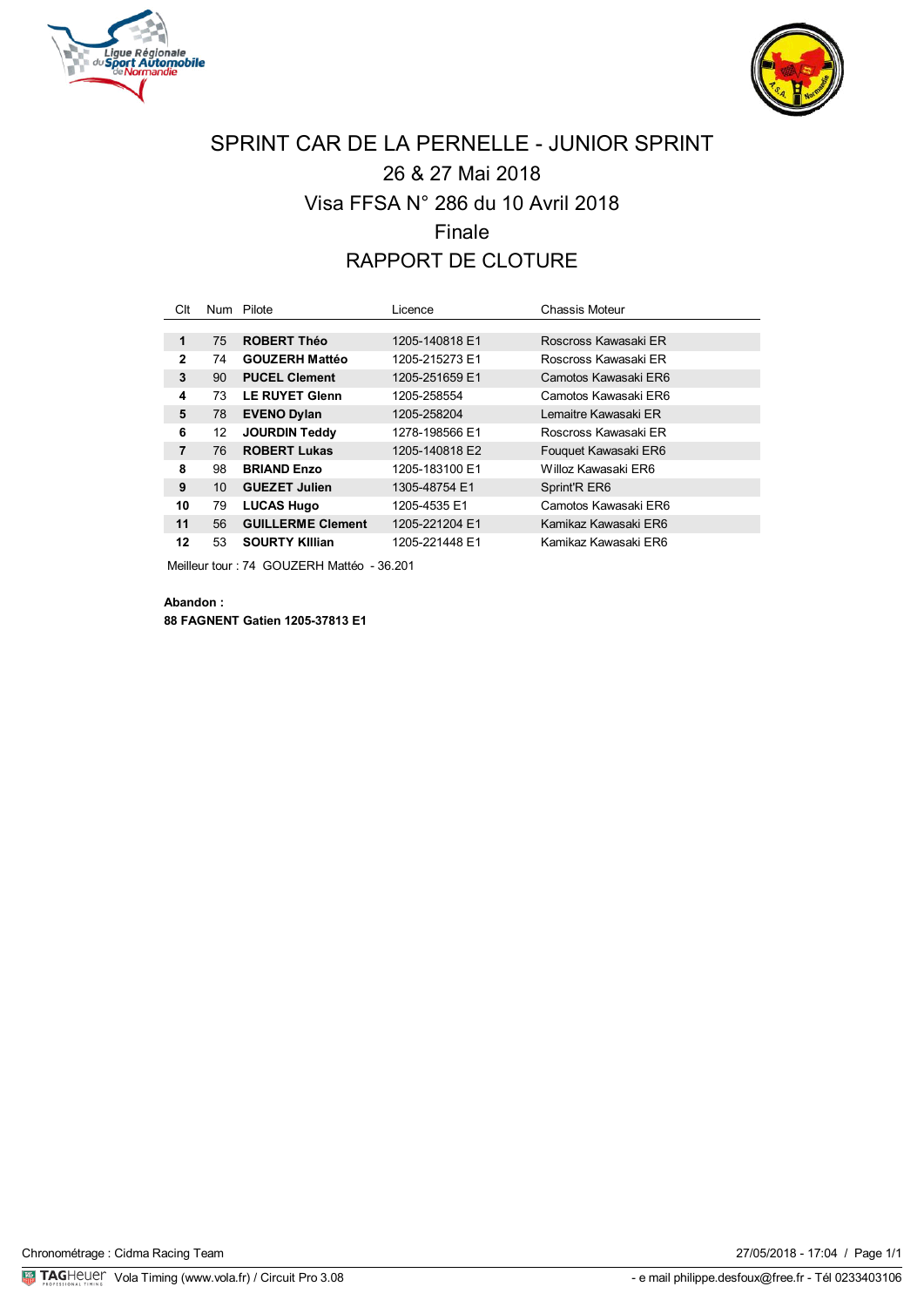



#### **Maxi Sprint RAPPORT DE CLOTURE Sprint Car de la PERNELLE 26 & 27 Mai 2018 Visa FFSA N° 286 du 10 Avril 2018**

| Classement     | <b>Numéro</b>  | <b>Pilote</b>              | <b>ASA-licence</b> | <b>Chassis Moteur</b>   |
|----------------|----------------|----------------------------|--------------------|-------------------------|
| 1              | 17             | <b>THOMIN Martin</b>       | 1205-242769        | Stinger Kawasaki ER6    |
| $\overline{2}$ | 8              | <b>GAUVIN Benjamin</b>     | 1205-250211        | MMS Kawasaki ER6        |
| 3              | 74             | <b>ROBERT Nicolas</b>      | 1205-242758        | Roscross Kawasaki ER    |
| 4              | 79             | <b>CORNILLE Ludovic</b>    | 1205-205982        | Camotos Kawasaki ER6    |
| 5              | 98             | <b>BLANLOEIL Benoît</b>    | 1205-235965        | Kamikaz 2 Kawasaki E    |
| 6              | 85             | <b>LEMOINE Adrien</b>      | 1205-212680        | Roscross Kawasaki ER    |
| $\overline{7}$ | 84             | <b>PAYEN Maxime</b>        | 1205-162120        | Panthena Kawasaki ER    |
| 8              | 66             | <b>JAN Ludovic</b>         | 1205-228638        | <b>CJC Kawasaki ER6</b> |
| 9              | 26             | <b>LESONGEUR Sebastien</b> | 1314-32006         | Camotos Kawasaki ER6    |
| 10             | 16             | <b>LIMOU Clément</b>       | 1205-252105        | willo'z Kawasaki ER6    |
| 11             | 76             | <b>LADROUE Mathieu</b>     | 1205-212630        | Lemaitre Kawasaki ER    |
| 12             | 71             | <b>TASSET Guillaume</b>    | 1205-236655        | <b>Brc Kawasaki ER6</b> |
| 13             | 99             | <b>GUYOT Stéphane</b>      | 1205-190357        | willo'z Kawasaki ER6    |
| 14             | $\overline{4}$ | <b>AUBREE Corentin</b>     | 1205-229257        | Kamikaz 2 Kawasaki E    |
| 15             | 82             | <b>GANDON Kylian</b>       | 1205-251337        | willo'z Kawasaki ER6    |
| 16             | 93             | <b>RIGAUD Guillaume</b>    | 1205-249748        | Kamikaz 2 Kawasaki E    |
| 17             | 10             | <b>PLISSON Quentin</b>     | 1205-235673        | willo'z Kawasaki ER6    |
| 18             | 75             | <b>LOUESDON Steven</b>     | 1205-221423        | Camotos Kawasaki ER6    |
| 19             | 78             | RAGUET Stéphane            | 1205-227808        | Roscross Kawasaki ER    |
| 20             | 52             | <b>HINGE Guillaume</b>     | 1205-244370        | Dynan-alligator Kawa    |
| 21             | 80             | PANHELLEUX Nathan          | 1205-242767        | Roscross Kawasaki ER    |
| 22             | 86             | <b>LORIAUX Anthony</b>     | 1314-146876        | Lemaitre Kawasaki ER    |
| 23             | 55             | <b>DIGUET Alexis</b>       | 1205-257654        | Roscross Kawasaki ER    |
| 24             | $\overline{2}$ | <b>BOEFFAND Cyrille</b>    | 1205-257616        | Fouquet Kawasaki ER6    |
| 25             | 12             | <b>ELAN Charline</b>       | 1205-257827        | Camotos Kawasaki ER6    |
| 26             | 42             | <b>GUEGAN Benjamin</b>     | 1205-250731        | Roscross Kawasaki ER    |
| 27             | 87             | PANHELLEUX Jordane         | 1205-250665        | Roscross Kawasaki ER    |
|                |                |                            |                    |                         |
| Non Classé     |                |                            |                    |                         |
| <b>NC</b>      | 62             | <b>CAYET Armel</b>         | 1205-139679        | Roscross Kawasaki ER    |
|                |                |                            |                    |                         |
|                |                |                            |                    |                         |
|                |                |                            |                    |                         |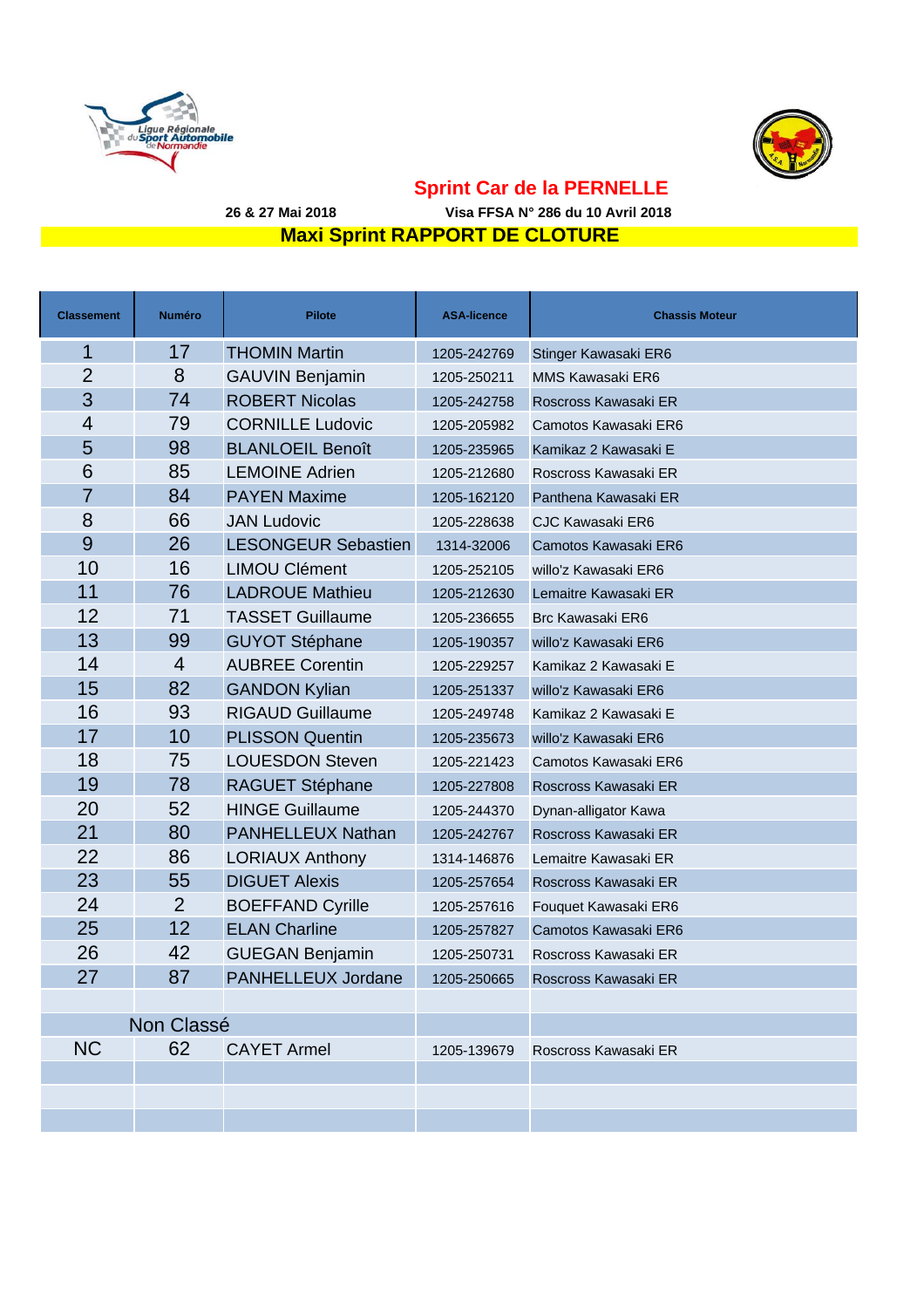



# SPRINT CAR DE LA PERNELLE - SPRINT GIRL 26 & 27 Mai 2018 Visa FFSA N° 286 du 10 Avril 2018 Finale RAPPORT DE CLOTURE

| Clt          |    | Num Pilote               | Licence     | Chassis Moteur    |
|--------------|----|--------------------------|-------------|-------------------|
|              |    |                          |             |                   |
| 1            | 72 | <b>HOLLEY Mendy</b>      | 1205-243775 | Voilloz Kawazaki  |
| $\mathbf{2}$ | 87 | <b>GUESDON Maëva</b>     | 1205-257299 | Camostos Yamaha   |
| 3            | 82 | <b>OMARINI Manon</b>     | 1205-257619 | MMS Yamaha        |
| 4            | 74 | <b>LEMARCHAND Laurie</b> | 1205-251190 | <b>BRC</b> Yamaha |
| 5            | 32 | <b>RANCON Julie</b>      | 1125-134018 | Kamikaz Yamaha    |
| 6            | 25 | <b>RENAULT Mèlanie</b>   | 1205-246529 | Panthera GSXR     |
| 7            | 93 | <b>HILLAIREAU Noémie</b> | 1205-257617 | Camostos ZX6-R    |
| 8            | 79 | <b>BOURSE Océane</b>     | 1205-245575 | <b>BRC</b> Yamaha |
| 9            | 48 | <b>RAUSSIGNE Elodie</b>  | 1205-259487 | Sprint'r Yamaha   |

Meilleur tour : 32 RANCON Julie - 34.178